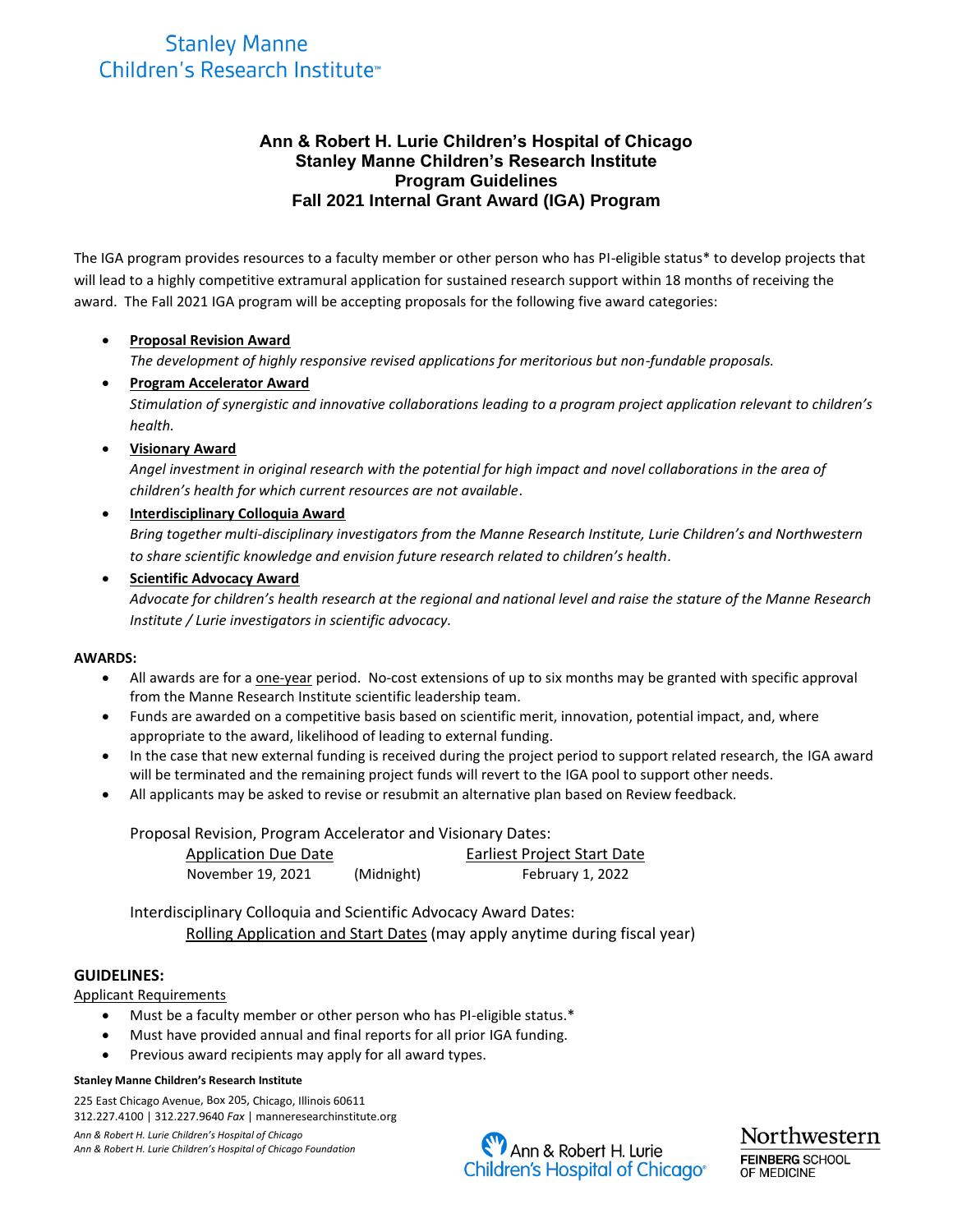- Each investigator may only submit one application per award type as the program lead.
- Competitive renewals of an IGA from the prior year may be submitted, if appropriate, to an award mechanism in the following year.

### General Review Criteria

- **Significance**: *Is the focus of the proposed work important in children's health? Will external peers likely endorse the proposed significance in peer review?*
- **Impact**: *Is the project likely to have a sustained, powerful influence on the research field(s) involved? Can the potential impact be conveyed to external peers to endorse extramural funding?*
- **Innovation**: *Does the project have novel conceptual, technical, and collaborative ideas? If successful, will the proposed innovations be highly regarded by external peers?*
- **Feasibility**: *Can the proposed work be completed in a year to the extent that it will lead to a competitive extramural award application within 18 months of the project start?*
- **Relevance to award**: *Does the proposal incorporate and embrace the spirit of the award type to which it is directed?*

Specific awards may have additional priority criteria.

#### **SPECIFIC INFORMATION ABOUT EACH AWARD**

#### **PROPOSAL REVISION AWARD (PRA):**

The PRA is a one-year award for up to \$100,000 to support the preparation of a revision and resubmission of an application for federal research support.

Requirements:

- The prior extramural application must have received a priority score and full review by the sponsor within the past two years.
- Training grant (e.g., K08, K23, TL2) and R03 submissions do not qualify for this award.

Application Components:

- Program Leader/Division Head must include a letter of support addressed to the President and Chief Research Officer indicating the level of commitment (protected time to the applicant for research proposal development). The letter should include:
	- o Proposal title
	- o The award type applicable to the proposal
	- o Name of the target granting agency for extramural support for the IGA-sponsored project
	- Completed application form which includes:
		- o Type of original mechanism and score
		- o Timeline for resubmission
		- o Objectives for IGA funding and Timeline for the use of IGA funding
- The original application (including biosketches)
- Summary comments and scores for the original application
- A complete response addressing ALL comments (three (3) pages maximum, including a description of any planned major aims revisions and additional preliminary data to support response)
- Budget (see general guidelines)
- Budget justification

#### **Stanley Manne Children's Research Institute**

225 East Chicago Avenue, Box 205, Chicago, Illinois 60611 312.227.4100 | 312.227.9640 *Fax* | manneresearchinstitute.org *Ann & Robert H. Lurie Children's Hospital of Chicago Ann & Robert H. Lurie Children's Hospital of Chicago Foundation*

No Ann & Robert H. Lurie **Children's Hospital of Chicago®** 

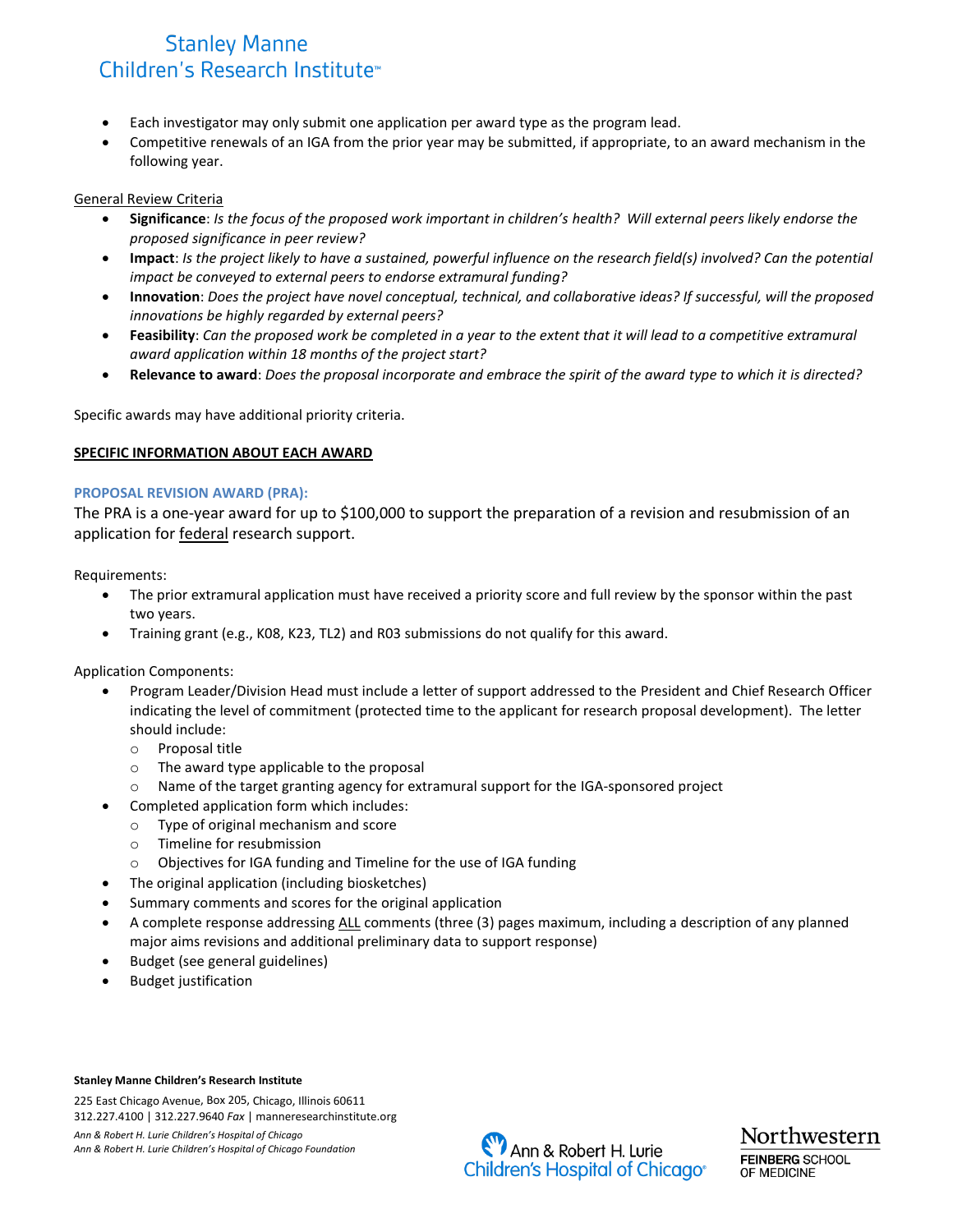### **PROGRAM ACCELERATOR AWARD (PAA):**

The PAA is a one-year award for up to \$75,000 to support planning and development of program project-related applications expected to lead to a submission within 18-24 months of the start of funding. Support justification may include administrative and grant writing support, material support for preliminary data generation, and personnel support. (NOTE: A Federal Program Project submission has a defined scientific problem that is addressed by a group of experts from diverse areas who wish to collaborate on the problem. It should include at least three (3) projects and an administrative core.)

Aligned with the intent of the NIH program project grant, applicants are expected to establish the infrastructure and groundwork to pursue projects more complex in scope and budget than an individual research grant. These grants are available to a group of several investigators with differing areas of expertise who wish to collaborate in research by pooling their talents and resources. Applications should represent synergistic research programs designed to achieve results not attainable by investigators working independently. Ultimately, the group is expected to be prepared to pursue a program project grant within 18-24 months and demonstrate that each of the collaborating scientists responsible for the individual projects will be an independent investigator.

This funding is not intended to be a vehicle for departmental/program support, nor is the research support of one senior investigator and several postdoctoral- and research associate-level scientists appropriate under this mechanism. The eventual project and its individual components must represent a significant effort on the part of the participating scientists and should be distinct from their other funded efforts.

Priority Criteria:

- Novel clinical, translational, and basic scientific synergy. Does not need to be a new line of scientific inquiry to the PI or research team.
- Existing or new Programmatic collaboration between Manne Research Institute/Lurie Children's and Northwestern University investigators.

Application Components (also see General Program Requirements):

- Program Leader/Division Head must include a letter of support addressed to the President and Chief Research Officer indicating the level of commitment (protected time to the applicant for research proposal development). The letter should include:
	- o Proposal title
	- o The award type applicable to the proposal
	- o Name of the target granting agency for extramural support for the IGA-sponsored project
- Program officer support (email, letter) at the target application organization or institute stating that: a) a mechanism exists that will fit the proposed research area and/or b) the proposed research aims are aligned and would likely be approved for program project submission (either under a specific RFA or general submission mechanism)
- Completed application form
- Research summary (30 lines maximum)
- Relevance to Children's Health Statement (three (3)-four (4) sentences maximum)
- Overview of programmatic components, including projects, cores, and timeline (one (1) page maximum)
- Statement of proposed project leadership and team membership which addresses current collaborative experience and existing synergy. Then utilize a table describing the key personnel that includes: Name, Institution, Role in the project, Expertise to grant and Year began collaboration. (one (1) page maximum)
- Current NIH biosketches and Other Support documents from each key collaborator
- Budget (please see general guidelines below)
- Budget justification
- Research Plan: (not to exceed five (5) pages including figures; citations are not included in the page length)
	- o Specific aims
	- o Research strategy
		- Significance

#### **Stanley Manne Children's Research Institute**

225 East Chicago Avenue, Box 205, Chicago, Illinois 60611 312.227.4100 | 312.227.9640 *Fax* | manneresearchinstitute.org *Ann & Robert H. Lurie Children's Hospital of Chicago Ann & Robert H. Lurie Children's Hospital of Chicago Foundation*

No Ann & Robert H. Lurie **Children's Hospital of Chicago®**  Northwestern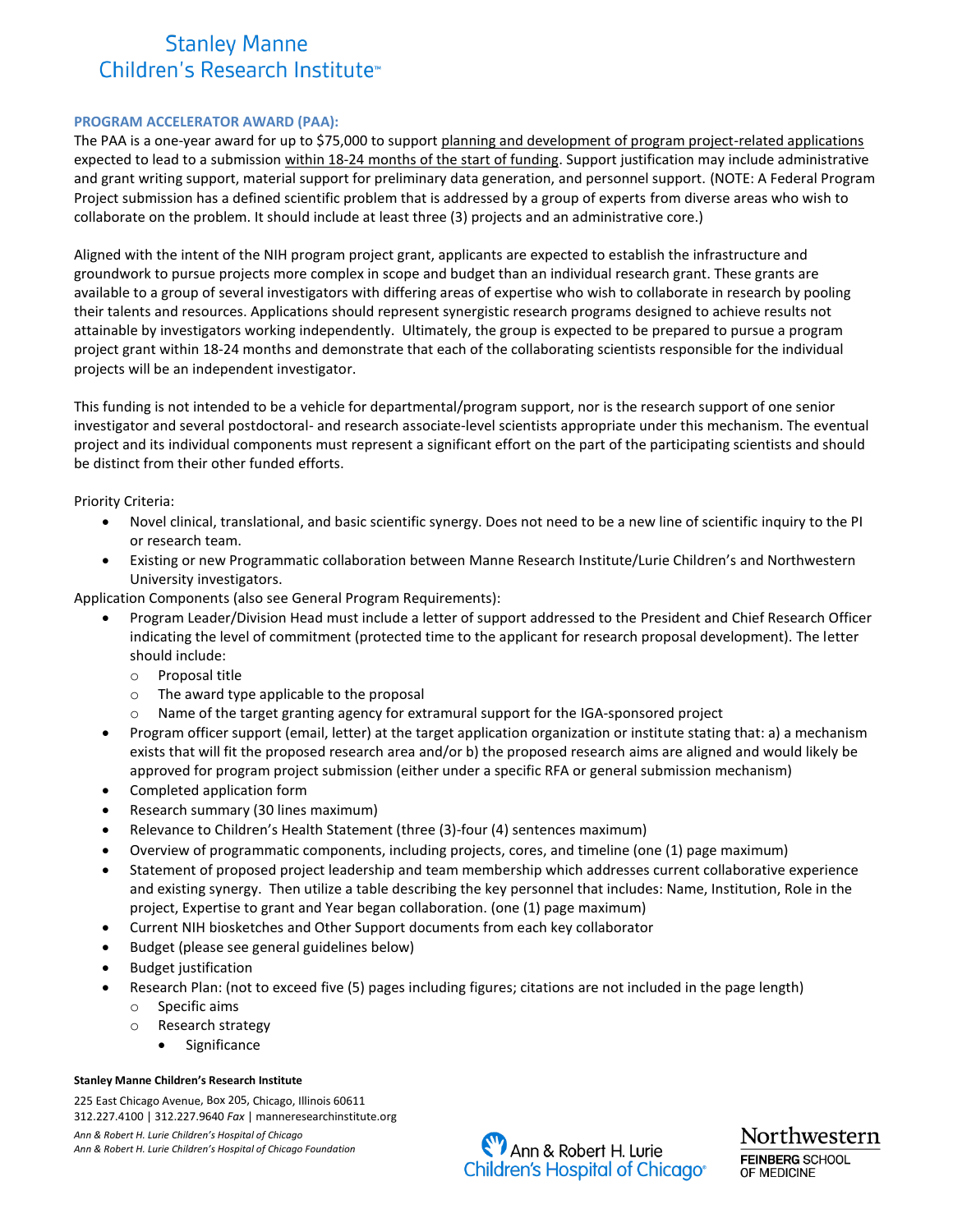- **Innovation**
- Summarized research approach
- Supporting preliminary data

### **VISIONARY AWARD:**

This is a one-year award for up to \$75,000 to support potentially paradigm shifting research. This should be a visionary idea with a new, multi-institutional team supporting it. All concepts are welcome but will be weighted using the following priority criteria:

Priority Criteria:

- Demonstration of new collaborations between Lurie Children's/Manne Research Institute and Northwestern University investigators (without prior publications or shared funding)
- A new line of research for the investigators without significant pre-existing funding or evidence of long-standing research effort in direct line of the proposed area of study
- Well-articulated translational scientific potential
- Distinction from other areas of funded investigation

Application Components (also see General Program Requirements):

- Program Leader/Division Head must include a letter of support addressed to the President and Chief Research Officer indicating the level of commitment (protected time to the applicant for research proposal development). The letter should include:
	- o Proposal title
	- o The award type applicable to the proposal
	- o Name of the target granting agency for extramural support for the IGA-sponsored project
- Completed application form
- Research Summary (30 lines maximum)
- Relevance to Children's Health Statement (three (3)-four (4) sentences maximum)
- Research Plan (not to exceed four (4) pages including figures; citations are not included in page length):
- o Specific aims
- o Research strategy
	- **Significance** 
		- **Innovation**
		- Summarized research approach (including a timeline)
		- Supporting preliminary data, if available
- Preliminary data are not required; competitive proposals will highlight feasibility to meet the aim(s) in the funding time frame.
- Provide a table describing the key personnel that includes: Name, Institution, Role in the project, Expertise to grant and Year began collaboration. (one (1) page maximum).
- Current NIH biosketches and Other Support documents from each key collaborator
- Budget (see general guidelines below)
- Budget justification
- If the PI has not had previous external funding, must identify a senior mentor (please contact the appropriate Associate Clinical Research Officer (ACRO) for assistance if needed).

### **INTERDISCIPLINARY COLLOQUIA AWARDS:**

This is a one-year award for up to \$5,000 to bring together multi-disciplinary investigators from the Manne Research Institute/ Lurie Children's and Northwestern to share scientific knowledge and envision future research related to children's health research. Support may be justified for recurring group meetings with food, visiting faculty costs relevant to the group's area of

#### **Stanley Manne Children's Research Institute**

225 East Chicago Avenue, Box 205, Chicago, Illinois 60611 312.227.4100 | 312.227.9640 *Fax* | manneresearchinstitute.org *Ann & Robert H. Lurie Children's Hospital of Chicago Ann & Robert H. Lurie Children's Hospital of Chicago Foundation*

No Ann & Robert H. Lurie **Children's Hospital of Chicago®**  Northwestern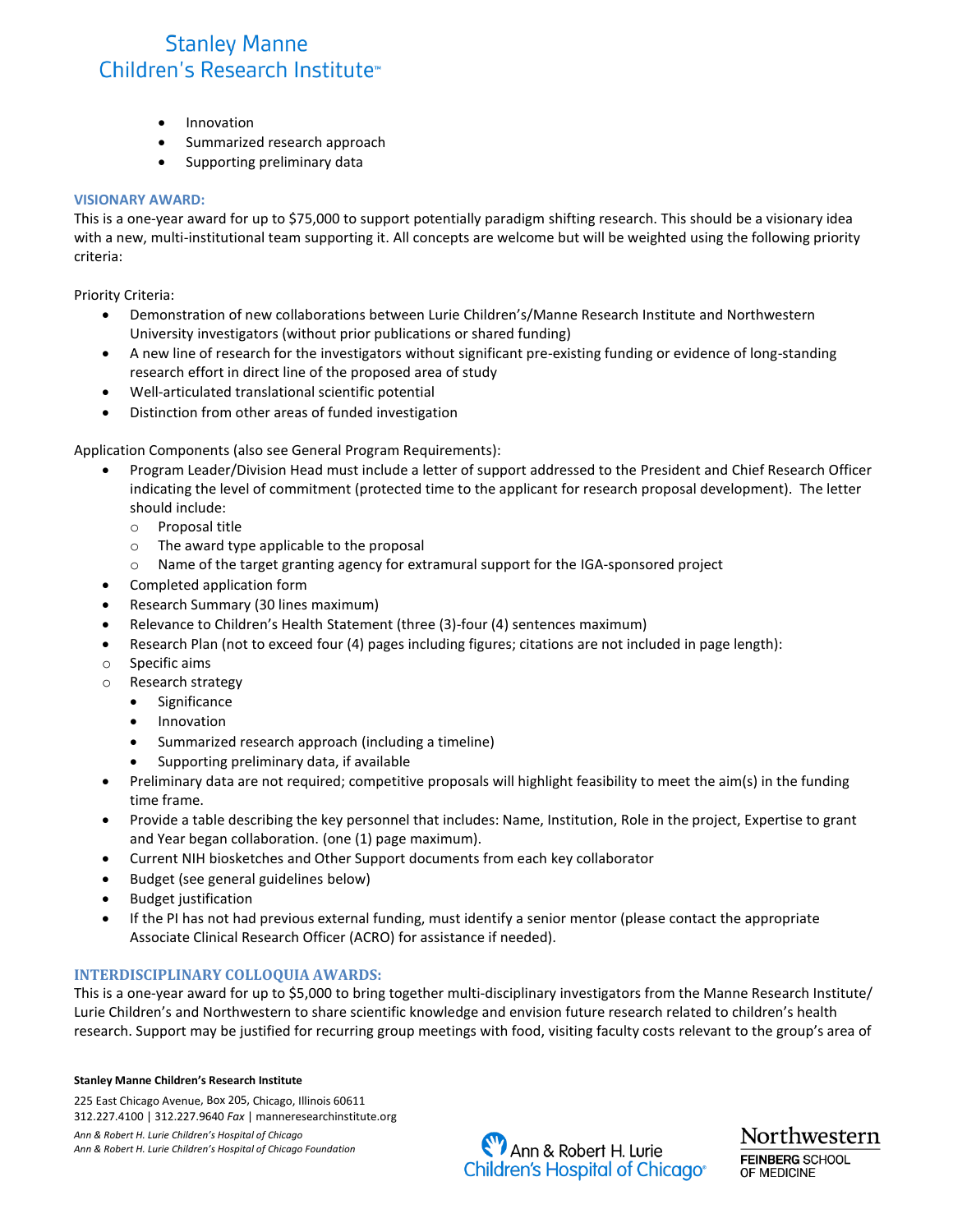interest and mission, and/or mini-symposium costs designed to bring together the working group and scientists in the area of focus.

- Provide the following information in the application:
	- o Proposed colloquia group name
	- o Key Personnel: Name, leadership role and affiliations (divisions, institutes)
	- o Likely participating faculty, trainees, and staff and their affiliations
- Proposal Summary (one (1) page)
	- o Include purpose, significance of organizing research topic and novelty of the group including a timeline for activities
- Group activity dissemination plan
	- $\circ$  A statement about how the mission of the group will expand and capture broad interest
- Current NIH biosketch for key personnel
- Budget (see general guidelines below)

#### **SCIENTIFIC ADVOCACY AWARD:**

This award provides up to \$1,000 per year to advocate for children's health research at the regional and national level and raise the stature of the Manne Research Institute and Lurie investigators in scientific advocacy.

Priority criteria:

- $\circ$  Evidence that the proposed role and engagement by the awardee will have influence on children's health research
- o National level advocacy
- o A sustained advocacy plan

#### Application components:

- Provide the following information in the application:
	- o Area of advocacy
	- o Affiliation(s) with advocacy sponsor(s)
	- o Advocacy mission
	- o Role in advocacy mission
	- o Plan for sustained role in mission
	- o Timeline for efforts
- Current NIH biosketch for key personnel
- Budget (see general guidelines below)

#### GENERAL BUDGET GUIDELINES:

#### Budgets should not exceed:

| Award                             | <b>Maximum</b> |
|-----------------------------------|----------------|
| Proposal Revision Award           | \$100,000      |
| <b>Visionary Award</b>            | \$75,000       |
| Program Accelerator Award         | \$75,000       |
| Interdisciplinary Colloquia Award | \$5,000        |
| Scientific Advocacy Award         | \$1,000        |

Budgets should be submitted o[n PHS398 NIH format form](http://grants1.nih.gov/grants/funding/phs398/fp4.doc) page (4) and include a budget justification

- No indirect costs (F & A)
- No travel support to professional meetings other than Scientific Advocacy Award
- No salary support for investigator or mentor
- Salary support can be provided for support personnel (i.e., technician, statistician, etc.)

#### **Stanley Manne Children's Research Institute**

225 East Chicago Avenue, Box 205, Chicago, Illinois 60611 312.227.4100 | 312.227.9640 *Fax* | manneresearchinstitute.org *Ann & Robert H. Lurie Children's Hospital of Chicago Ann & Robert H. Lurie Children's Hospital of Chicago Foundation*

**EV** Ann & Robert H. Lurie **Children's Hospital of Chicago®**  Northwestern